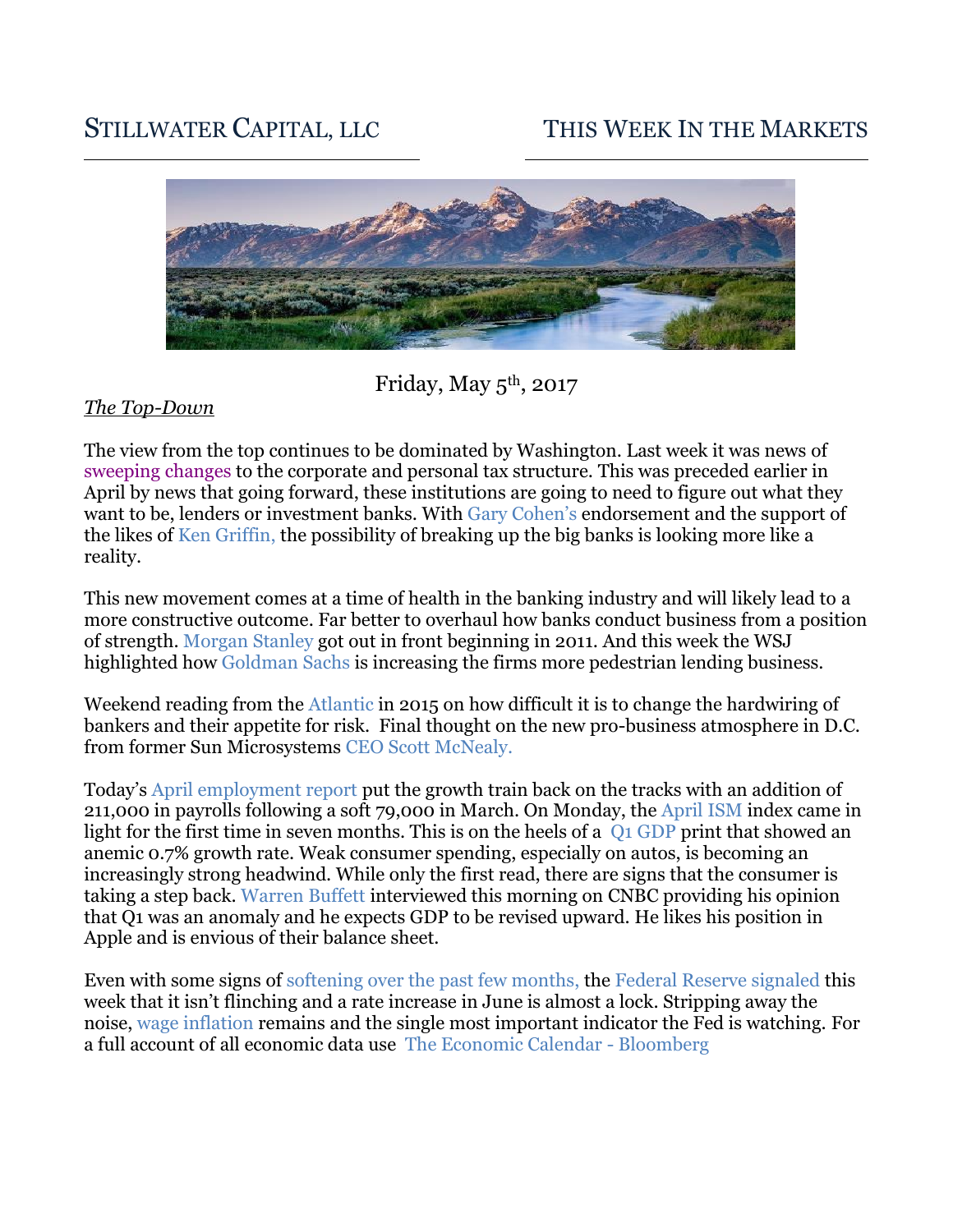# *The View from Stillwater*

After eight years, the global economy appears to be finally reaching escape velocity. But we are still only ascending, and the clean air of 3% economic expansion sits at a higher altitude. Earnings growth, profitability, strong balance sheets and supportive policies will help with the current state of extended equity valuation in the United States. A modest allocation shift out of the US and into international markets continues to hold water based on the price to earnings differential.

# *The Bottom-Up*

Earnings reports for the first quarter continued in earnest with Apple doing what it does best, proving once again why it's the world's largest company and nothing shy of [the greatest cash](https://www.wsj.com/articles/apples-250-billion-cash-pile-enlivens-hopes-fuels-expectations-1493566748)  [generator in](https://www.wsj.com/articles/apples-250-billion-cash-pile-enlivens-hopes-fuels-expectations-1493566748) history, as [explained](https://www.youtube.com/watch?v=YocmFq9fpV4) by Aswath Damodaran.

Challenging news this week for auto makers as April sales [confirmed a disappointed](http://www.reuters.com/article/us-usa-autos-sales-idUSKBN17Y1OA) trend. Auto sales [fell 4.7%](http://www.reuters.com/article/us-usa-autos-sales-idUSKBN17Y1OA) with a strong slowdown felt by Ford and General Motors. This while banks are [tightening the reigns](https://www.wsj.com/articles/banks-pull-back-on-car-loans-as-used-auto-prices-plummet-1493816356) on auto lending and the subprime portion of the [auto finance](http://www.businessinsider.com/auto-loan-delinquency-numbers-from-ny-fed-2016-11) market is showing signs of stress.

The oil and gas sectors continues to experience a [downright awful](https://www.bloomberg.com/news/articles/2017-05-05/five-charts-that-explain-crude-oil-s-sudden-nosedive-toward-45) first half of the year. Crude has been hitting a ceiling in the mid-\$50s due to overhead supply, even with [OPEC](https://www.bloomberg.com/graphics/2017-opec-production-targets/) trying to engineer higher prices. And while the commodity is off 15% from its peak price this year, many E&P and oil service companies are down twice that amount.

For four years (2010 – 2014) crude traded in a \$20 range, averaging \$100 the entire time. This was in large part because Saudi Arabia wanted [\\$100](https://www.usatoday.com/story/money/columnist/bartiromo/2015/01/11/bartiromo-saudi-prince-alwaleed-oil-100-barrel/21484911/) crude. At that price, the entire production chain profited as did the Saudi balance sheet. In 2015 OPEC turned its [production guns](http://money.cnn.com/2014/11/28/investing/opec-oil-price-us-shale/) on US shale producers. And as we have entered fracking 2.0, it's about finding more profitable ways to operate at lower price levels. And companies like [EOG](https://www.wsj.com/articles/fracking-2-0-shale-drillers-pioneer-new-ways-to-profit-in-era-of-cheap-oil-1490894501) continue to push that envelope.

# *The View from Stillwater*

Favorable on Apple, unfavorable on IBM. Unfavorable view of autos, auto retailers, and auto parts retail. The energy sector remains better suited for traders than investors, to be bought with crude in the [mid-\\$40s and sold with it in the mid-\\$50s.](http://www.nasdaq.com/markets/crude-oil.aspx?timeframe=1y) Favorable on EOG.

# *Up and Down Wall Street*

The [Milken Institute held it's 2017](http://www.milkeninstitute.org/events/conferences/global-conference/2017/program-detail) gathering in Beverly Hills earlier in the week, and once again the participants and content didn't disappoint. The Institute does a great job of posting volumes of material from the event. Use the link above to access this year's presentations.

John Bogle [paints](https://www.wsj.com/articles/goldman-sachs-embraces-bankings-bland-side-lending-money-1493675955) a utopian picture of his Vanguard empire while providing an ominous outlook for the future of active managers. "We have to get back to building products and services that are